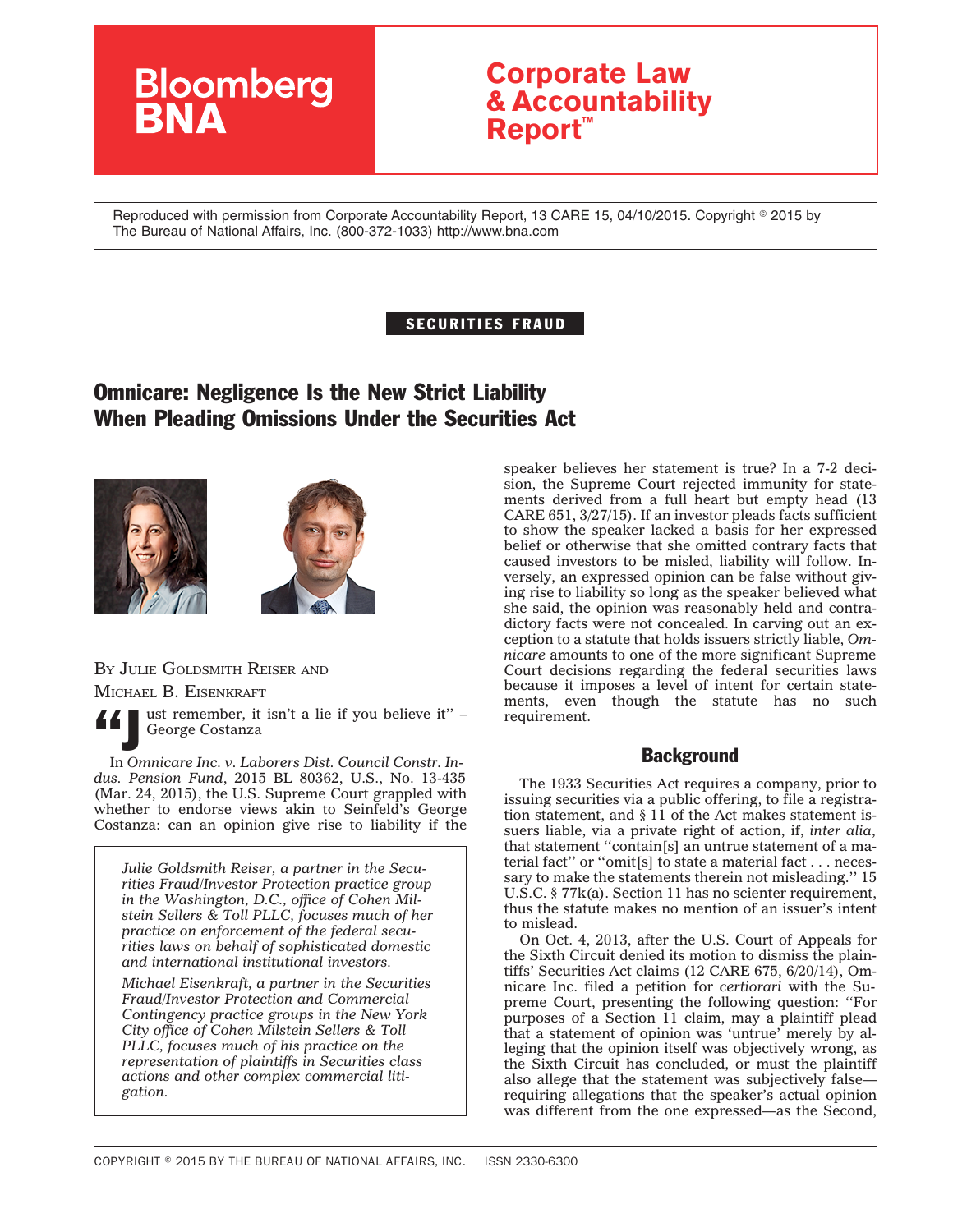Third, and Ninth Circuits have held?'' The Supreme Court granted certiorari March 3, 2014 (12 CARE 1451, 11/7/14) and issued a March 24 opinion by Justice Elena Kagan that delineated the circumstances in which liability can attach to a statement of opinion in a registration statement.

Omnicare, a Fortune 500 company, represents itself as the ''market-leader in professional pharmacy, related consulting and data management services for skilled nursing, assisted living and other chronic care institutions.''1 In December 2005, Omnicare raised approximately \$750 million from investors via a public offering. In its registration statement for that public offering, Omnicare stated, ''We believe our contract arrangements with other healthcare providers, our pharmaceutical suppliers and our pharmacy practices are in compliance with applicable federal and state laws'' and ''[w]e believe that our contracts with pharmaceutical manufacturers are legally and economically valid arrangements that bring value to the healthcare system and the patients that we serve.''

The plaintiffs, investors who bought securities in that public offering, alleged that at the time of the offering, Omnicare was both accepting illegal kickbacks from drug companies and paying illegal kickbacks to certain nursing homes. The Sixth Circuit found that regardless of whether the defendants believed their conduct was legal, the fact that the contracts were not lawful stated a claim under § 11 of the Securities Act. *See Ind. State Dist. Council v. Omnicare, Inc*., 719 F.3d 498, 505 (6th Cir. 2013) (''Under § 11, however, if the defendant discloses information that includes a material misstatement, that is sufficient and a complaint may survive a motion to dismiss without pleading knowledge of falsity.''). In other words, the Sixth Circuit held that a defendant can be held liable for any statement in a registration statement, even if couched as an opinion or belief. Omnicare disagreed, asserting that an opinion or statement of belief can generate liability *only* if the speaker did not actually believe it was true. For example, if a registration statement stated that the company ''believes that the frozen yogurt it produces is fatfree,'' under the Sixth Circuit's test, that company could be held liable if it was later found that the frozen yogurt was not, even if the company believed it was selling fatfree yogurt. According to the defendants, the company could only be liable if the yogurt was not fat-free and the company believed it was not fat-free.

#### Middle Ground

Taking a middle ground, the Supreme Court adopted a third approach, focusing on the distinction between affirmative misstatements and omissions. As the Supreme Court pointed out, § 11 ''creates two ways to hold issuers liable for the contents of a registration statement—one focusing on what the statement says and the other on what it leaves out.'' 2015 BL 80362, at \*3. With respect to affirmative statements, the Supreme Court sided with the defendants, holding that a statement of opinion ''explicitly affirms one fact: that the speaker actually holds the stated belief'' and that ''a sincere statement of pure opinion is not an 'untrue statement of material fact,' regardless whether an investor can ultimately prove the belief wrong.'' *Id.* at \*6. The Supreme Court did, however, simultaneously recognize two factual scenarios where a statement of opinion can constitute an affirmative misstatement of fact: (1) where the speaker did not actually believe what she said she believed and (2) where an embedded statement of fact within the opinion was false. *Id.* at \*6–7. Using the ''believes that the frozen yogurt it produces is fatfree,'' example again, a company could be held liable under § 11 if it did not actually believe that the yogurt it manufactured was fat-free when it made that statement<sup>2</sup> or if some of the foundation facts embedded in the statement—for instance, that the company produces yogurt, are in fact false.

With respect to omissions, however, the Supreme Court took a much broader view of what constituted a violation of § 11 with respect to statements of belief. Specifically, the Supreme Court held that ''a reasonable investor may, depending on the circumstances, understand an opinion statement to convey facts about how the speaker has formed the opinion—or, otherwise put, about the speaker's basis for holding that view,'' but '' if the real facts are otherwise, but not provided, the opinion statement will mislead its audience.'' *Id.* at \*2. Importantly, the Supreme Court held that the expectations of a reasonable investor are shaped, in large part, by the placement of the statement in a registration statement and the Supreme Court found that because ''[r]egistration statements as a class are formal documents, filed with the SEC as a legal prerequisite for selling securities to the public,'' ''[i]nvestors do not, and are right not to, expect opinions contained in those statements to reflect baseless, off-the-cuff judgments, of the kind that an individual might communicate in daily life.'' *Id.* at \*9. To reuse the well-worn fat-free yogurt example, a reasonable investor would understand that the company making the fat-free yogurt claim has some scientific basis for making this claim–either based on ingredients or the result of testing the yogurt. If, in fact, the company had failed to conduct any scientific tests or inquire about the ingredients used, then its statement would be an actionable omission. In the words of the Supreme Court, the law of the land is that ''literal accuracy is not enough: An issuer must as well desist from misleading investors by saying one thing and holding back another.'' *Id.* at \*10.

#### After Effects

How does this alter the legal landscape pre-*Omnicare*? Before the Supreme Court acted, the U.S. Courts of Appeals for the Second, Third, and Ninth Circuits had all ''held that a claim under Section 11 premised on a statement of opinion or belief requires allegations of subjective falsity.''3

<sup>1</sup> [http://ir.omnicare.com/phoenix.zhtml?c=65516&p=irol](http://ir.omnicare.com/phoenix.zhtml?c=65516&p=irol-irhome)[irhome](http://ir.omnicare.com/phoenix.zhtml?c=65516&p=irol-irhome) (last visited Apr. 7, 2015).

 $2$  In a footnote the Supreme Court identified one rare exception to this situation—where the speaker believed that the statement was false, but unbeknownst to them, it was actually true. In this situation, no liability would attach under  $\S$  11 be-cause the statement was true. *Id.* at \*7.

<sup>&</sup>lt;sup>3</sup> Def. Pet. at 8-9; see *Fait v. Regions Financial Corp.*, 655 F.3d 105, 110 (2d Cir. 2011) (citing *Virginia Bankshares* and holding that ''when a plaintiff asserts a claim under section 11 . . . based upon a belief or opinion alleged to have been communicated by a defendant, liability lies only to the extent that